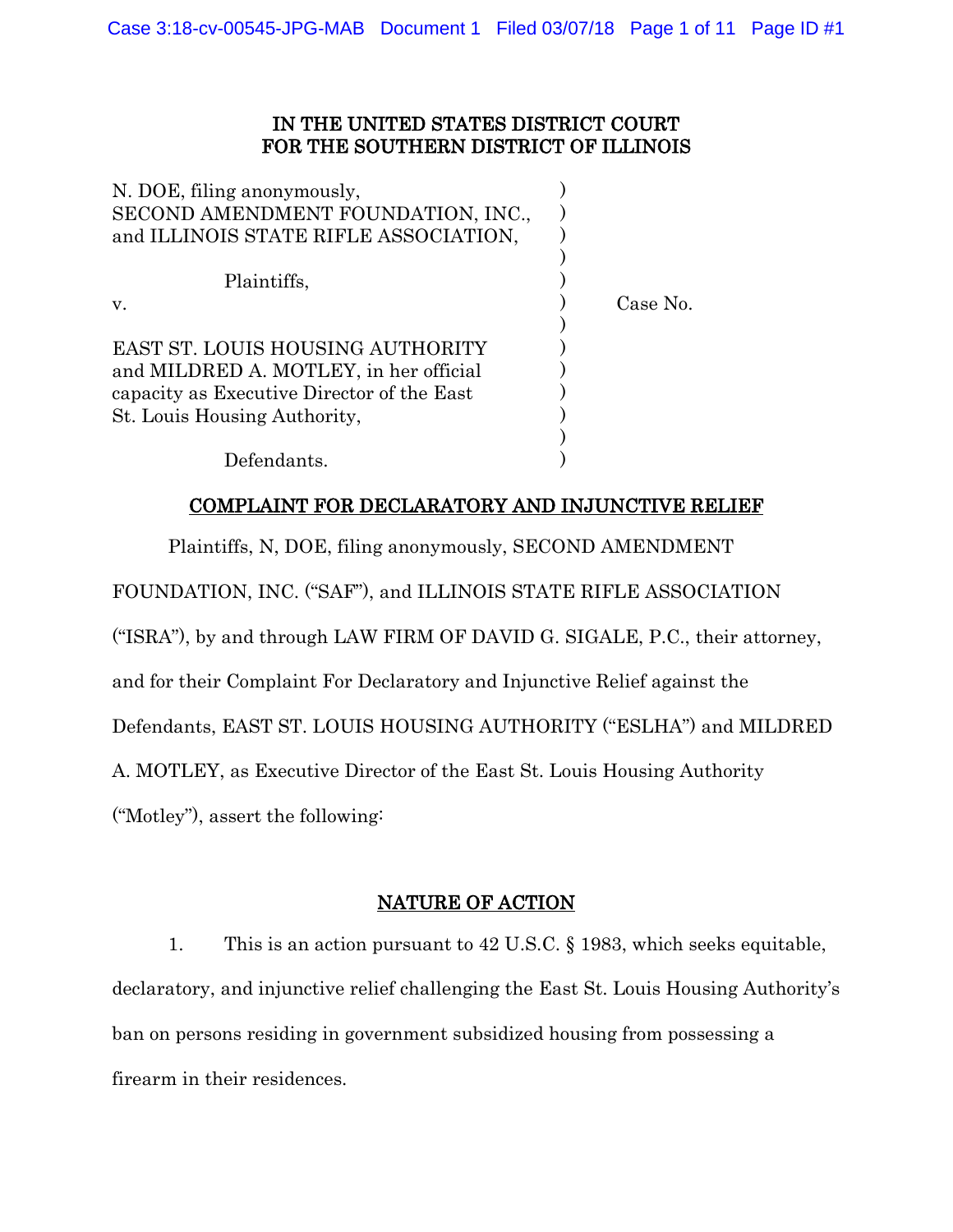#### PARTIES

2. Plaintiff N. DOE, filing anonymously, is a resident of Auburn Terrace, a public housing facility in East St. Louis, Illinois, administered by the East St. Louis Housing Authority. She is a customer service representative for a medical supply distributor, who due to health issues of her family and herself, became in need of governmental assistance in the form of subsidized housing. She has a valid Illinois FOID card, and has trained and educated in the safe use of firearms. She wishes to possess a handgun in her residence for self-defense, and did at one point, but has been forced to refrain from doing so due to the threat of losing her subsidized housing. At the present time, she resides with her two teenage children in her residence.

3. N. DOE is filing this action anonymously because she is in hiding from a violent domestic abuser who has made current physical threats against N. DOE and her children, and she fears physical retaliation in the form of severe physical injury and death to her children and herself should she be publicly identified. This is discussed further herein in this "Parties" section.

4. N. DOE is not seeking to file this action anonymously due to any desire to avoid publicity and/or inconvenience of filing publicly. Should the physical threat to herself and her family cease, N. DOE would willingly allow herself to be publicly named in this matter.

5. As the instant matter is a facial challenge to the Defendant's ban on lawful firearms possession by lawful FOID cardholders in their public-housing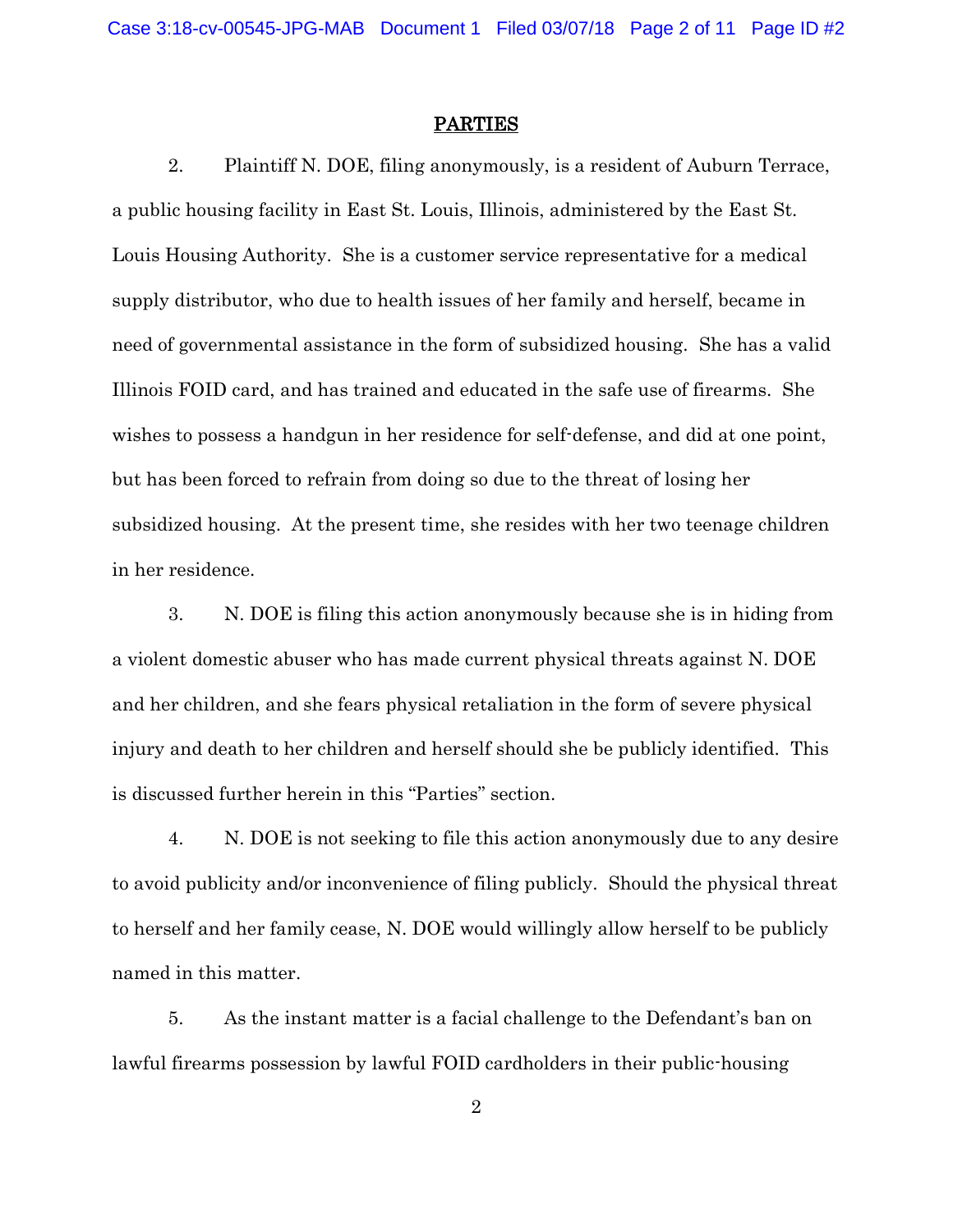residences, there is no unfairness to Defendants by maintaining the public anonymity of N. DOE's identity. N. DOE will also reveal herself to the Defendants once an appropriate Protective Order or Confidentiality Agreement is executed and entered by the Court.

6. N. DOE has an ex-husband who was incarcerated for murder. He was released on probation, and during that time was violently abusive to N. DOE on multiple occasions, including choking her to unconsciousness, and beating her so badly that she had internal bleeding. He threatened, on multiple occasions, to kill N. DOE and her two children if she ended her relationship with him. As a result of this violence, he was returned to prison with his probation revoked. He has since been released, and N. DOE has recently received word that he is still "very angry" with her and is looking for her.

7. Further, in January, 2017, N. DOE was beaten and raped in her home by a family acquaintance, who decided that since N. DOE was suffering from a hand injury, that she was unable to fight back. During the rape, N. DOE was able to call for help from her children, who stopped the attack by threatening to brandish the firearm, that at the time was in the residence, at the attacker and getting the attacker to leave N. DOE's residence.

8. On two occasions, N. DOE has to call the police due to shootings in nearby residences. Shootings are common enough to be called routine in the subject ESLHA property.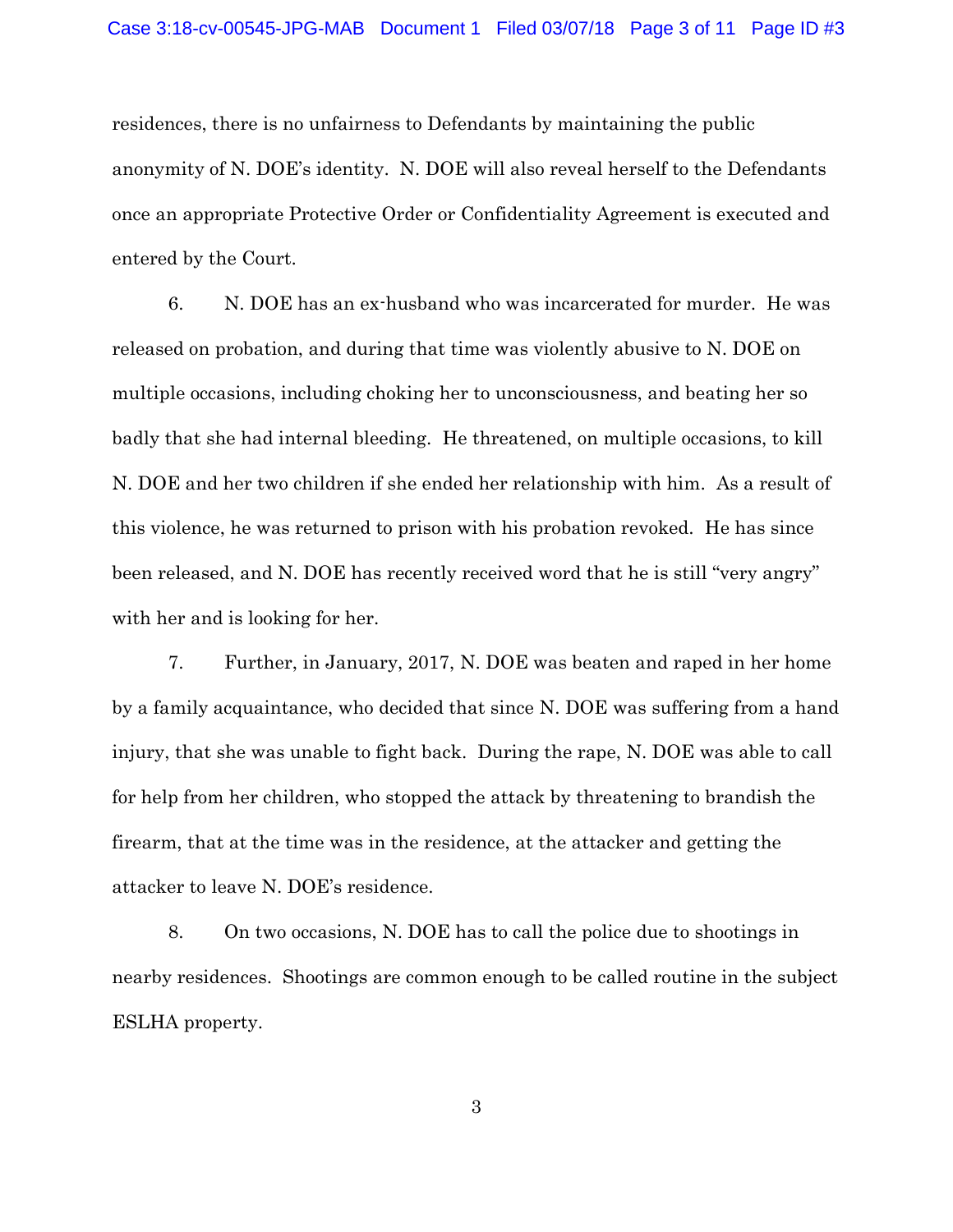9. SAF is a non-profit membership organization incorporated under the laws of Washington with its principal place of business in Bellevue, Washington. SAF's membership includes persons residing in East St. Louis, Illinois. SAF has over 650,000 members and supporters nationwide. The purposes of SAF include education, research, publishing and legal action focusing on the Constitutional right privately to own and possess firearms. SAF brings this action on behalf of itself and its members.

10. ISRA is a non-profit membership organization incorporated under the laws of Illinois with its principal place of business in Chatsworth, Illinois. ISRA has over 17,000 members and supporters in Illinois, and many members outside the State of Illinois. The purposes of ISRA include securing the Constitutional right to privately own and possess firearms within Illinois, through education, outreach, and litigation. ISRA brings this action on behalf of itself and its members.

11. N. DOE is a member of SAF and ISRA.

12. ESLHA is a public entity of the State of Illinois created pursuant to the Housing Authorities Act  $(310$  ILCS 10/1, *et seq.*). It is "... a municipal corporation and shall constitute a body both corporate and politic, exercising public and essential governmental functions, and having all the powers necessary or convenient to carry out and effectuate the purposes and provisions of this [Housing Authorities] Act." Its administrative office is located at 200 East Harlem Avenue, Monmouth, IL 61462.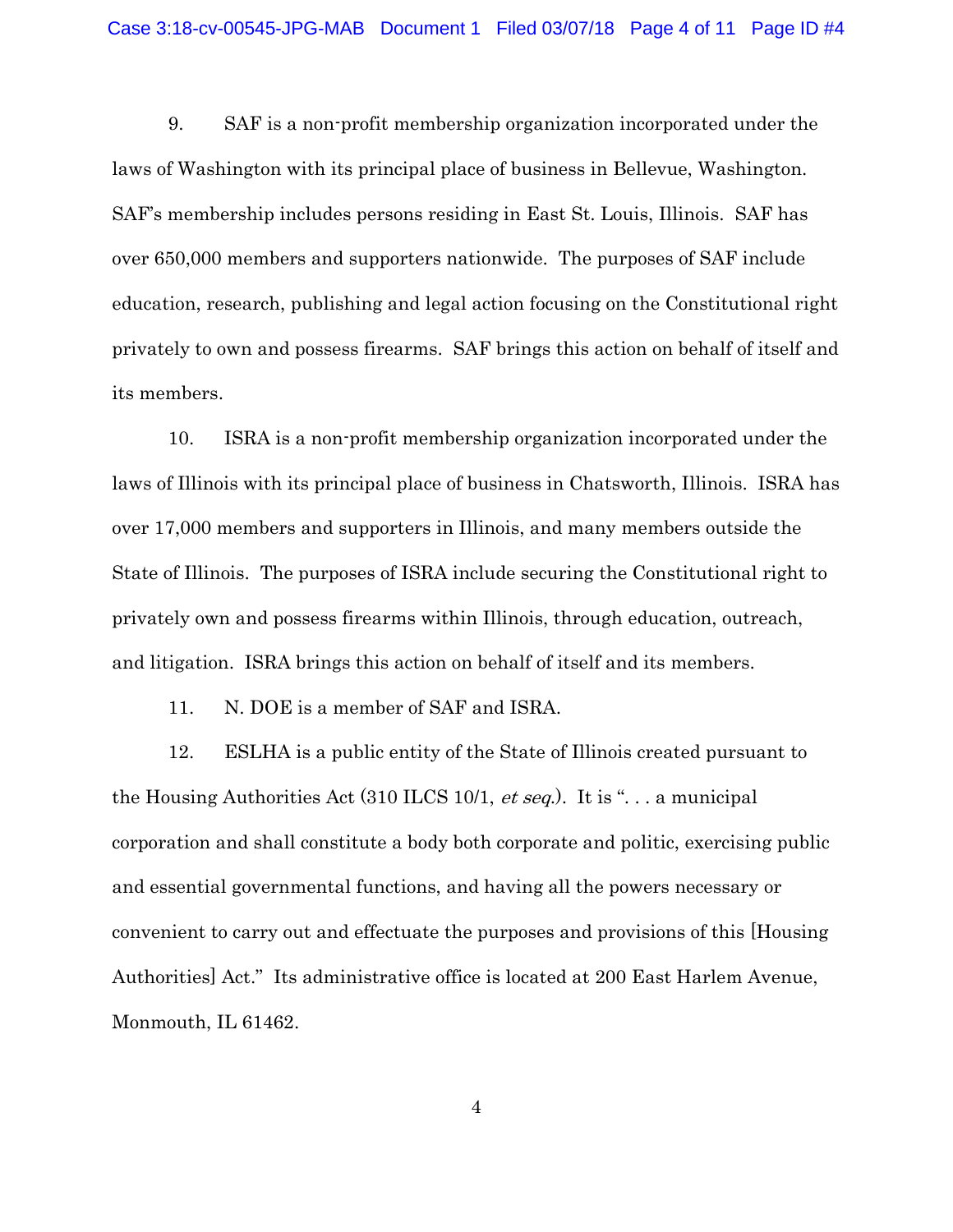13. Motley is the Executive Director of the ESLHA. Upon information and belief, Motley is responsible for overseeing enforcement of ESLHA policies, and is sued in her individual and official capacities.

## JURISDICTION AND VENUE

14. This Court has subject matter jurisdiction over this action pursuant to 28 U.S.C. §§ 1331, 1343, 2201 and 2202, and also pursuant to 42 U.S.C. §§ 1981(a) and 1983.

15. Venue lies in this district pursuant to 28 U.S.C. § 1391.

### BACKGROUND

16. On or about October 7, 2016, N. DOE entered a lease agreement with the ESLHA.

17. Section IX.(p) of the ESLHA Lease, entitled "RESIDENT'S OBLIGATIONS," requires that N. DOE is "[n]ot to display, use, or possess or allow members of [DOE's] household or guests to display, use, or possess any firearms, (operable or inoperable) … anywhere in the unit or elsewhere on the property of the Authority."

18. Section XI.E. of the ESLHA Lease, entitled "SPECIAL

INSPECTIONS," states that "ESLHA staff may conduct a special inspection for any of the following reasons: . . . Suspected lease violation." This means that N. DOE's stated desire to possess a lawful firearm for self-defense of herself and her family renders her subject to "special inspections" by the Defendants at practically any time.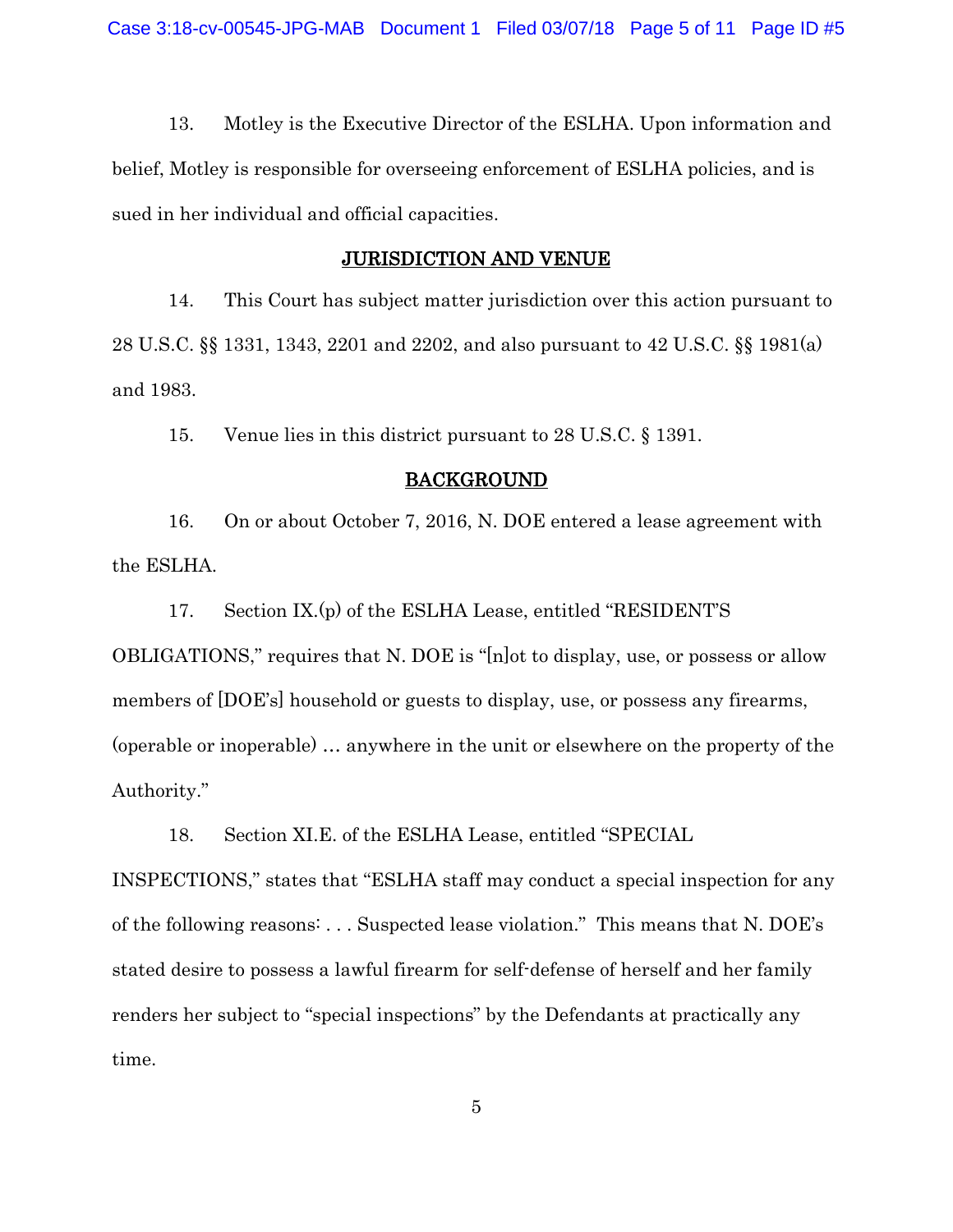19. Section XIV of the ESLHA lease, entitled "TERMINATION OF THE LEASE," states that ESLHA may terminate the Lease for ". . . serious or repeated violations of material terms of the Lease."

20. Further, section  $XIV(a)(11)$  of the ESLHA Lease specifically lists "[p]ossession of firearms by the resident, household member or guest on any ESLHA property" as a serious or material violation of the material terms of the Lease.

21. N. DOE has kept, is keeping and/or desires to keep a firearm in her home for personal protection.

22. Section  $IX(p)$  prevents N. DOE from keeping a firearm in her home, while Section XIV states that N. DOE can have her Lease terminated for possessing a firearm for self-defense.

23. ESLHA and Motley have threatened N. DOE that her Lease will be terminated, and she would have to move, unless she verifies he does not possess a firearm in her residence.

24. When N. DOE protested, she was told by ESLHA that the building is safe, and therefore she does not need a firearm.

25. In contrast, though Section VIII(a) of the ESLHA Lease, entitled "ESLHA Obligations," requires ESLHA to "maintain the . . . Development in decent, safe, and sanitary condition;" (italics added), and Section VIII(d) of the ESLHA Lease requires the ESLHA "[t]o keep development, building facilities, and common areas, not otherwise assigned to Tenant for maintenance and upkeep, in a clean and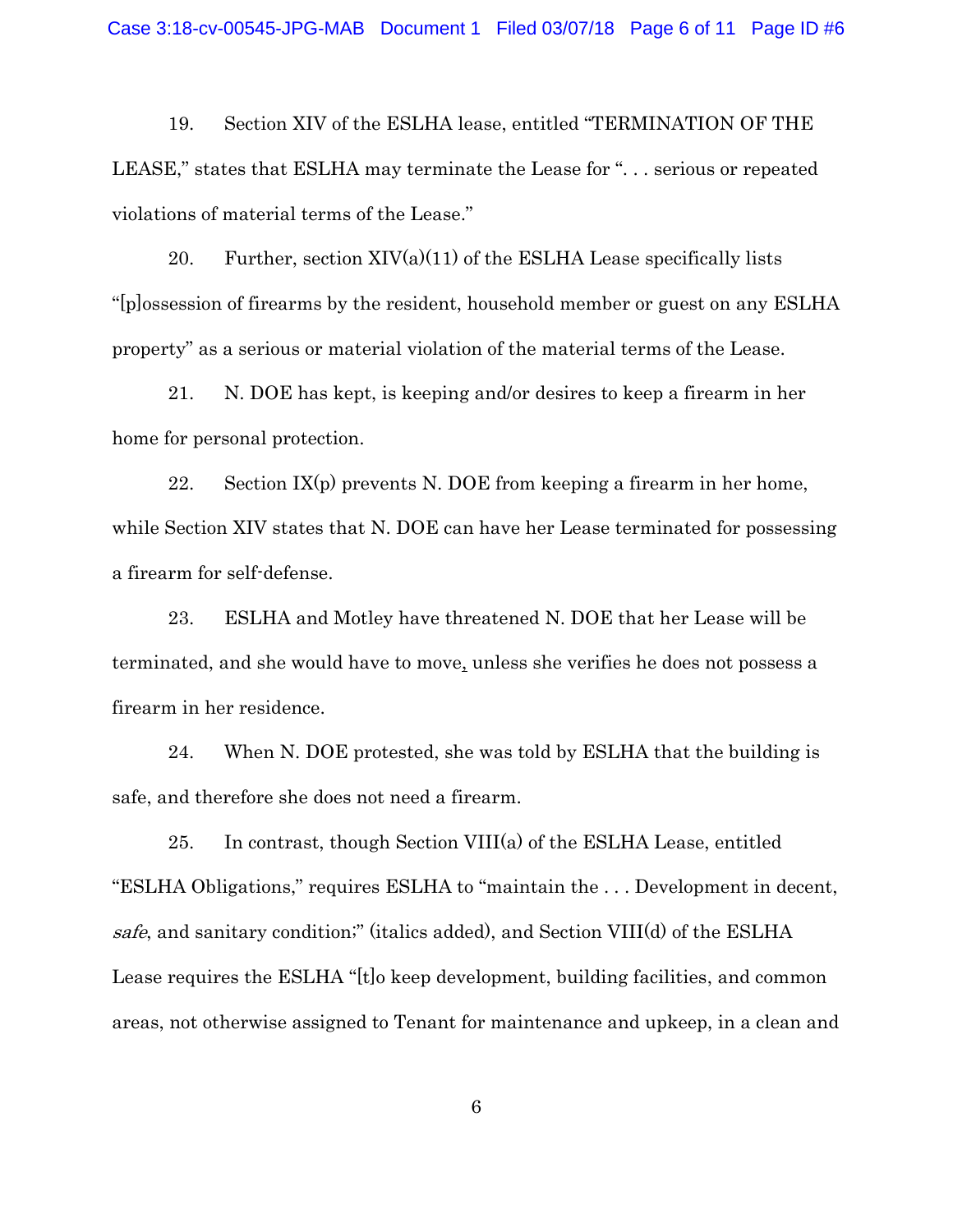safe condition," the ESLHA property on which N. DOE and her family reside is not safe from violent crime.

26. N. DOE is a responsible law-abiding adult who is qualified to own firearms in her home for lawful self-defense and other lawful purposes. But for the Lease provisions, and the threats of eviction, she and SAF's and ISRA's members in ESLHA housing would forthwith lawfully possess a firearm in their homes.

27. The above deprivation of the right to keep and bear arms, pursuant to, e.g., District of Columbia v. Heller, 127 S.Ct. 2873 (2008) and McDonald v. City of *Chicago*, 130 S.Ct. 3020 (2010), applies only to low income persons who reside in public housing, a type of government housing. Wealthier persons who can afford to live in private housing are not deprived of this right.

## COUNT I – VIOLATION OF RIGHT TO KEEP AND BEAR FIREARMS (U.S. CONST. AMENDS. II AND XIV; 42 U.S.C. § 1983)

28. Plaintiffs incorporate by reference the allegations contained in the foregoing paragraphs 1 through 27 of this Complaint as if set forth in full herein.

29. The Second Amendment to the Constitution of the United States provides: "A well regulated Militia, being necessary to the security of a free State, the right of the people to keep and bear Arms, shall not be infringed."

30. The Fourteenth Amendment to the Constitution of the United States provides in pertinent part: "No State shall make or enforce any law which shall abridge the privileges or immunities of citizens of the United States; nor shall any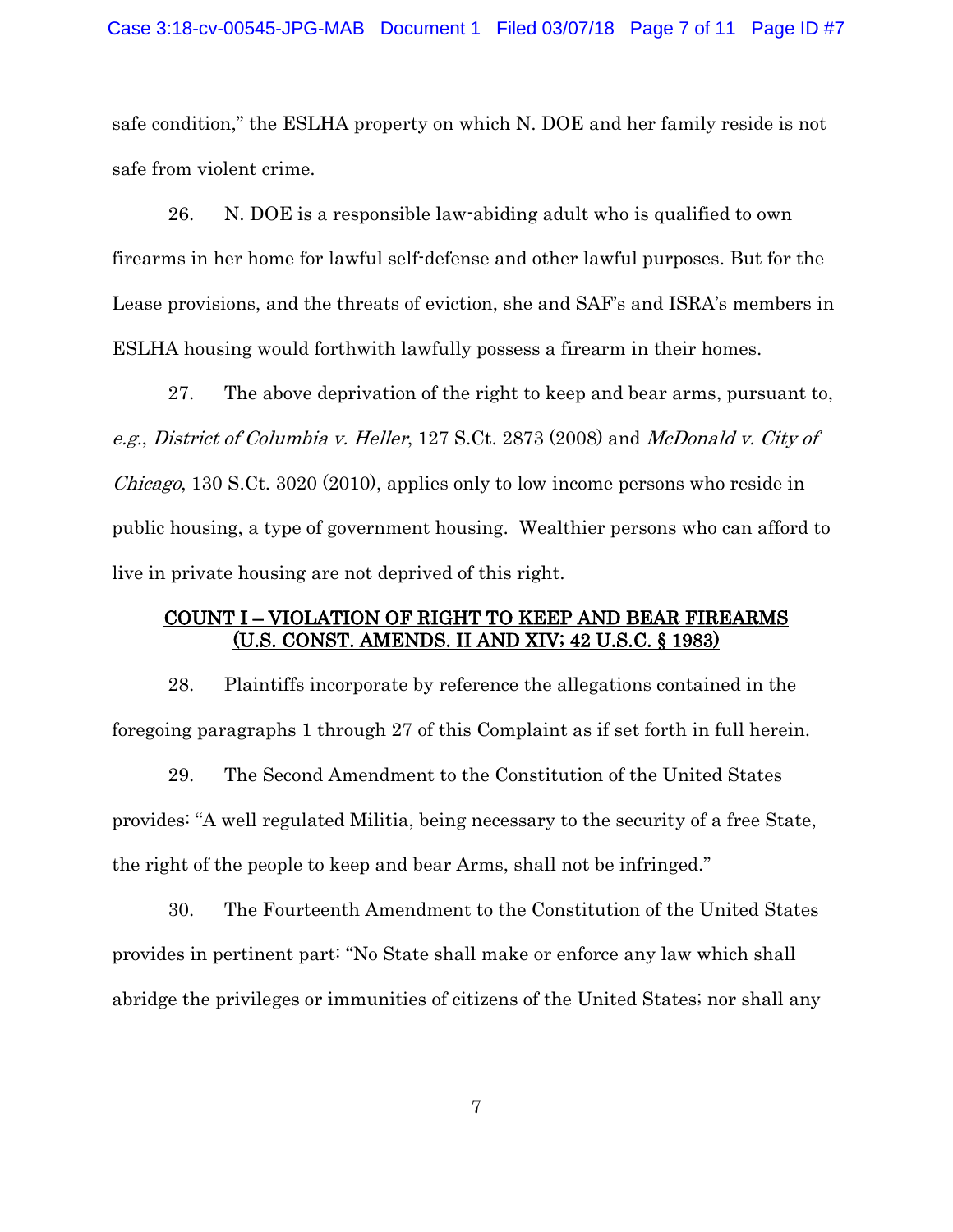State deprive any person of life, liberty, or property, without due process of law; nor deny to any person within its jurisdiction the equal protection of the laws."

31. The Second Amendment is applicable to States through the Fourteenth Amendment. See McDonald v. City of Chicago, 130 S.Ct. 3020 (2010).

32. The Defendants' actions, which deny lawful persons Second Amendment rights due to their financial disadvantage and circumstances of residing in government housing, on their face and as applied, violate N. DOE's, and SAF's and ISRA's members', individual rights to possess a handgun as secured by the Second Amendment to the United States Constitution.

33. Plaintiffs have no adequate remedy at law and seek injunctive and declaratory relief for the deprivation of their Second and Fourteenth Amendment rights.

# COUNT II – VIOLATION OF RIGHT TO EQUAL PROTECTION (U.S. CONST. AMEND. XIV; 42 U.S.C. § 1983)

34. Plaintiffs incorporate by reference the allegations contained in the foregoing paragraphs 1 through 33 of this Complaint as if set forth in full herein.

35. The Fourteenth Amendment to the Constitution of the United States provides in pertinent part: "No State shall make or enforce any law which shall abridge the privileges or immunities of citizens of the United States; nor shall any State deprive any person of life, liberty, or property, without due process of law; nor deny to any person within its jurisdiction the equal protection of the laws."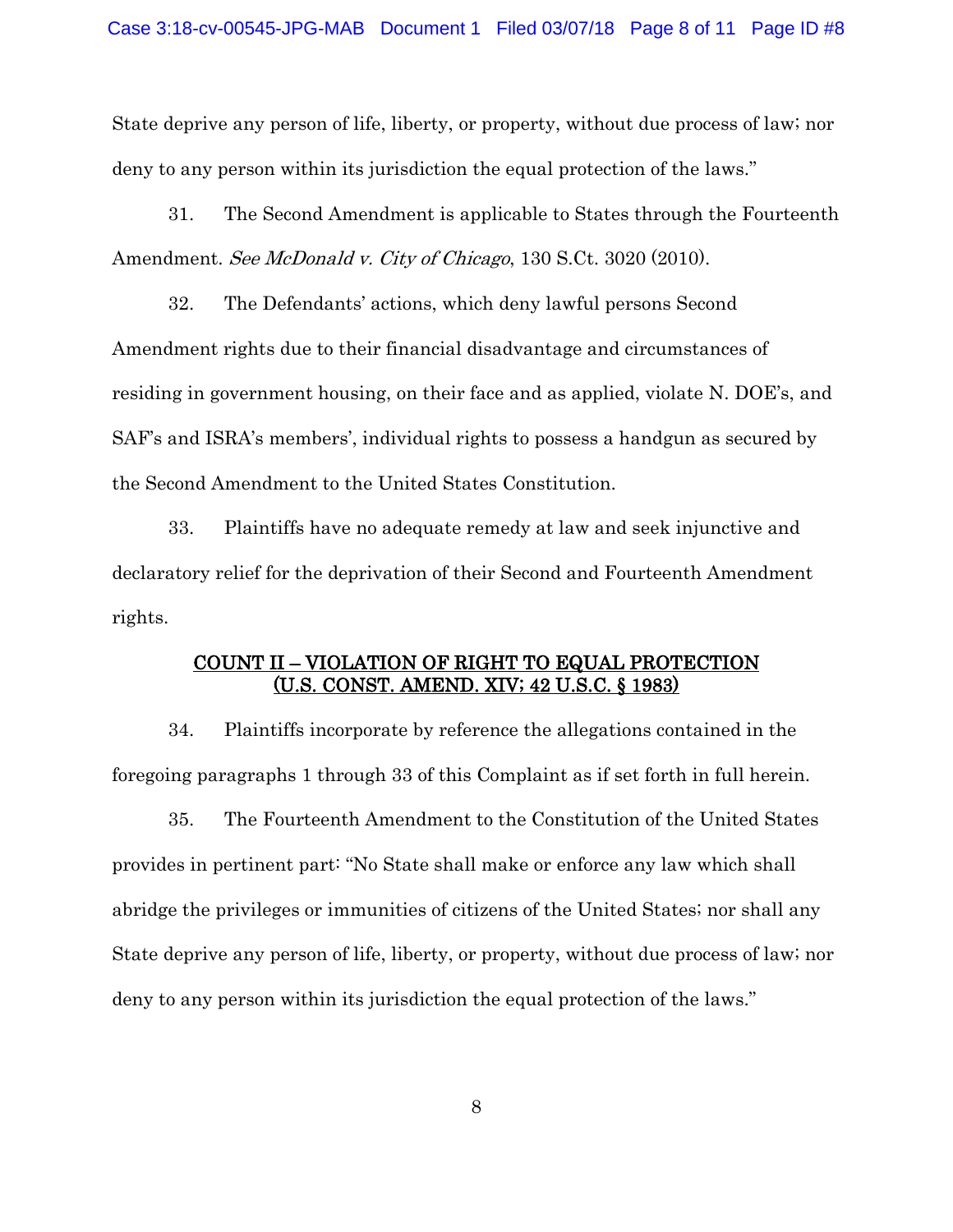36. The Defendants' actions, which deny lawful persons their individual rights to possess a handgun as secured by the Second Amendment to the United States Constitution, due to their financial disadvantage and circumstances of residing in government housing, on their face and as applied, violate N. DOE's, and SAF's and ISRA's members', right to equal protection of the law, as secured by the Fourteenth Amendment of the United States Constitution.

37. Plaintiffs have no adequate remedy at law and seek injunctive and declaratory relief for the deprivation of their Fourteenth Amendment rights.

#### ALLEGATIONS COMMON TO ALL COUNTS

38. Plaintiffs incorporate by reference the allegations contained in the foregoing paragraphs 1 through 37 of this Complaint as if set forth in full herein.

39. A controversy exists as to whether the firearms ban in government subsidized housing is unconstitutional.

40. A declaration from this Court would settle this issue.

41. A declaration would also serve a useful purpose in clarifying the legal issues in dispute.

42. Plaintiffs seek a declaration that the ban on home firearm possession by lawful persons residing in government subsidized housing is unconstitutional.

43. Additionally, Plaintiffs would continue to suffer irreparable injury if the Court does not issue an injunction.

44. There is no adequate remedy at law because only an injunction, as opposed to monetary damages, would allow N. DOE, and SAF's and ISRA's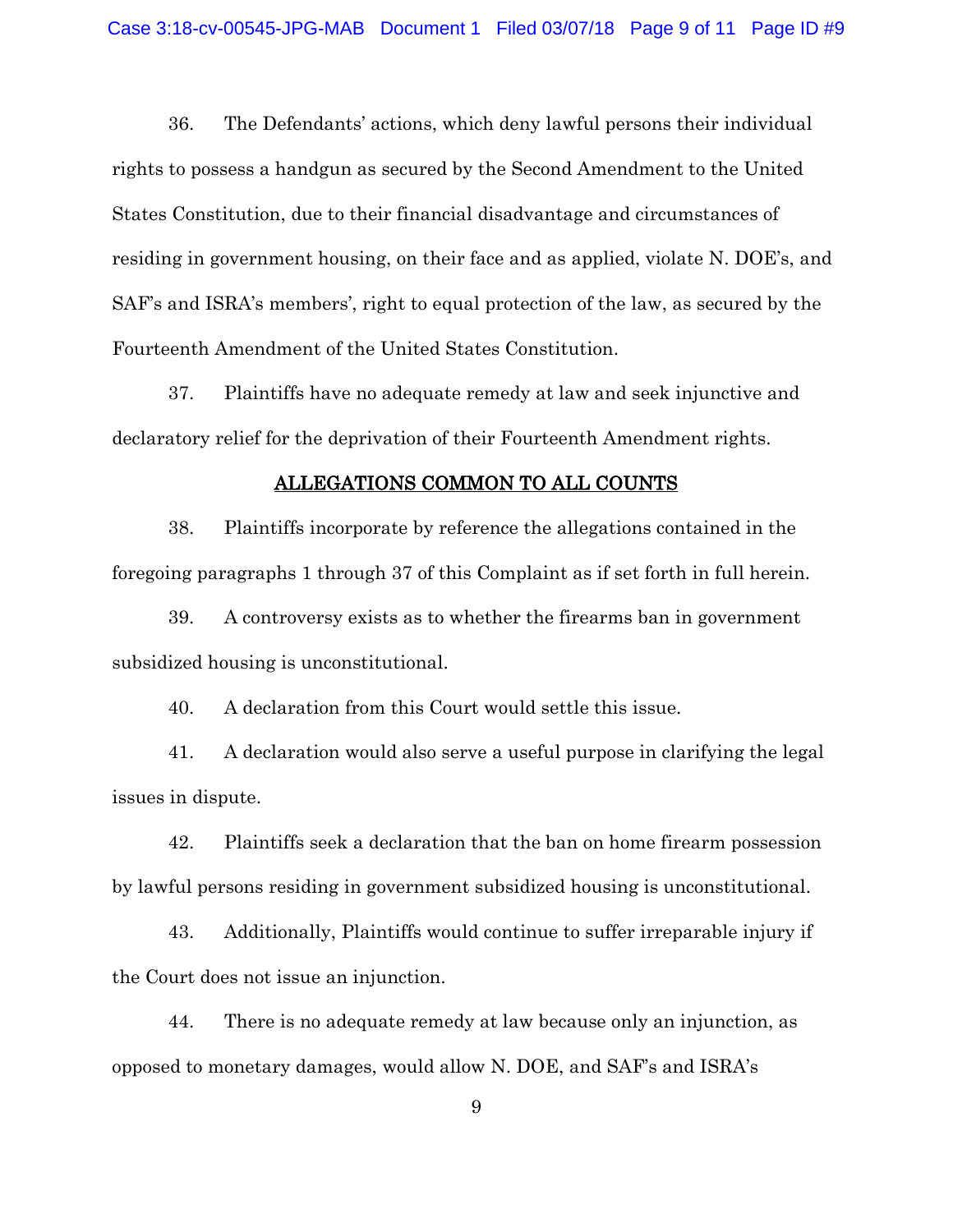members residing in government subsidized housing in East St. Louis, Illinois, the opportunity to possess a firearm for lawful purposes in their residences.

45. The irreparable harm to Plaintiffs outweighs any potential harm, if any, to Defendants caused by granting the injunctive relief.

46. Enjoining Defendants from enforcing the lease provisions prohibiting lawful possession of firearms serves the public interest because the lease provisions violate constitutional rights.

WHEREFORE, Plaintiffs, N. DOE, filing anonymously, SECOND AMENDMENT FOUNDATION, INC., and ILLINOIS STATE RIFLE ASSOCIATION, request the following relief:

- 1. That this Court render a declaratory judgment that Defendants' attempt to enforce the lease provisions prohibiting lawful possession of firearms violates the Second and Fourteenth Amendments to the United States Constitution;
- 2. That this Court issue a Preliminary and Permanent Injunction enjoining and restraining Defendants from enforcing the lease provisions prohibiting lawful possession of firearms;
- 3. Award Plaintiff relief as provided by statute and common law;
- 4. Award Plaintiffs attorney's fees and costs pursuant to 42 U.S.C. § 1988 and any other pertinent provision of law.